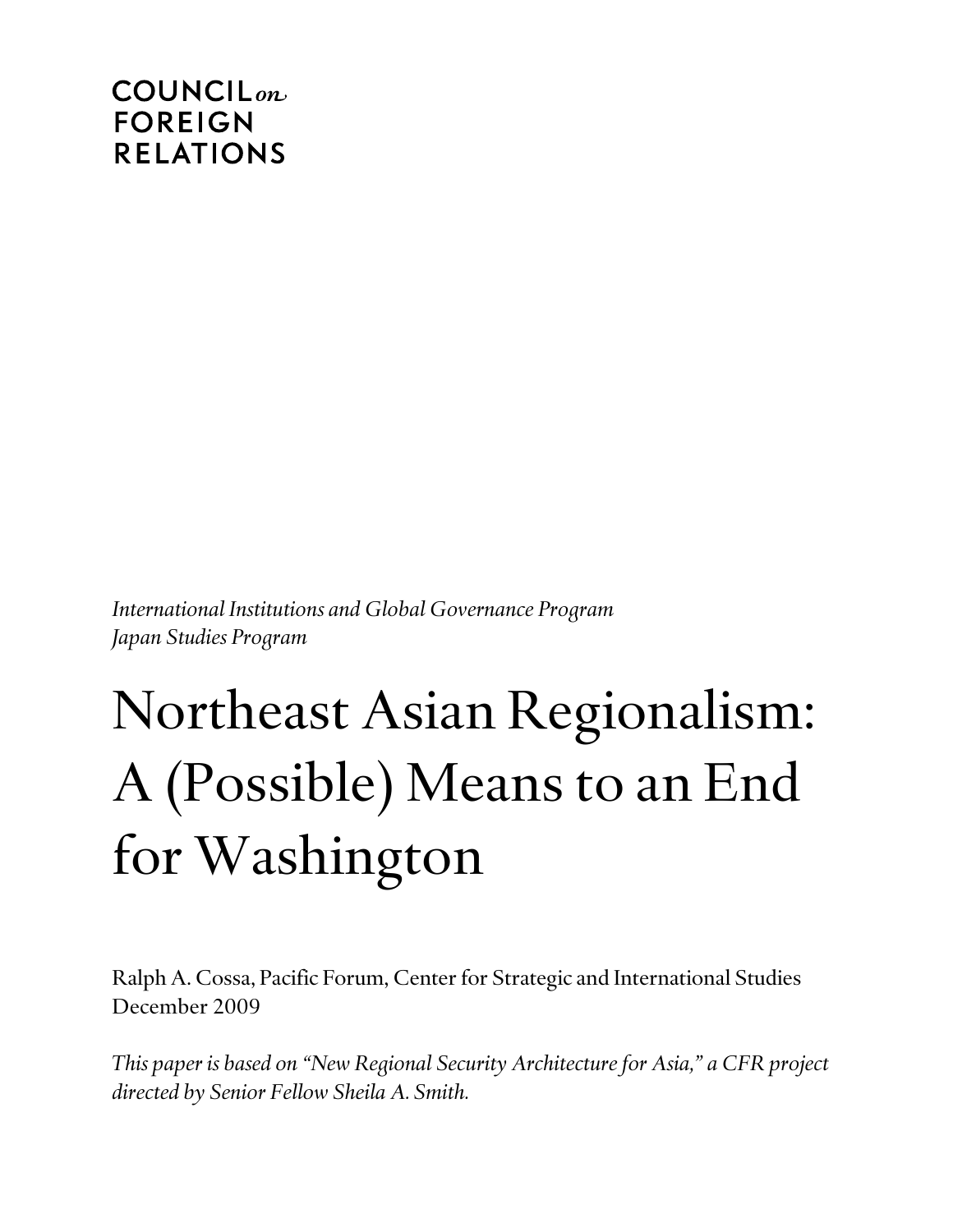The Council on Foreign Relations (CFR) is an independent, nonpartisan membership organization, think tank, and publisher dedicated to being a resource for its members, government officials, business executives, journalists, educators and students, civic and religious leaders, and other interested citizens in order to help them better understand the world and the foreign policy choices facing the United States and other countries. Founded in 1921, CFR carries out its mission by maintaining a diverse membership, with special programs to promote interest and develop expertise in the next generation of foreign policy leaders; convening meetings at its headquarters in New York and in Washington, DC, and other cities where senior government officials, members of Congress, global leaders, and prominent thinkers come together with CFR members to discuss and debate major international issues; supporting a Studies Program that fosters independent research, enabling CFR scholars to produce articles, reports, and books and hold roundtables that analyze foreign policy issues and make concrete policy recommendations; publishing *Foreign Affairs*, the preeminent journal on international affairs and U.S. foreign policy; sponsoring Independent Task Forces that produce reports with both findings and policy prescriptions on the most important foreign policy topics; and providing up-to-date information and analysis about world events and American foreign policy on its website, CFR.org.

The Council on Foreign Relations takes no institutional position on policy issues and has no affiliation with the U.S. government. All statements of fact and expressions of opinion contained in its publications are the sole responsibility of the author or authors.

For further information about CFR or this paper, please write to the Council on Foreign Relations, 58 East 68th Street, New York, NY 10065, or call the Director of Communications at 212.434.9400. Visit CFR's website, www.cfr.org.

Copyright © 2009 by the Council on Foreign Relations®, Inc. All rights reserved. Printed in the United States of America.

This paper may not be reproduced in whole or in part, in any form beyond the reproduction permitted by Sections 107 and 108 of the U.S. Copyright Law Act (17 U.S.C. Sections 107 and 108) and excerpts by reviewers for the public press, without express written permission from the Council on Foreign Relations. For information, write to the Publications Office, Council on Foreign Relations, 58 East 68th Street, New York, NY 10065.

This project has been made possible by grants from the Robina Foundation, the United States-Japan Foundation, and the Korea Foundation, and by support from CFR's program on International Institutions and Global Governance. CFR's Japan programs are made possible in part by the generosity of the following corporate sponsors: Canon USA, Mitsui & Company, Mitsubishi Heavy Industries America, Mitsubishi International Corporation, Sony Corporation of America, and Toyota Motor North America.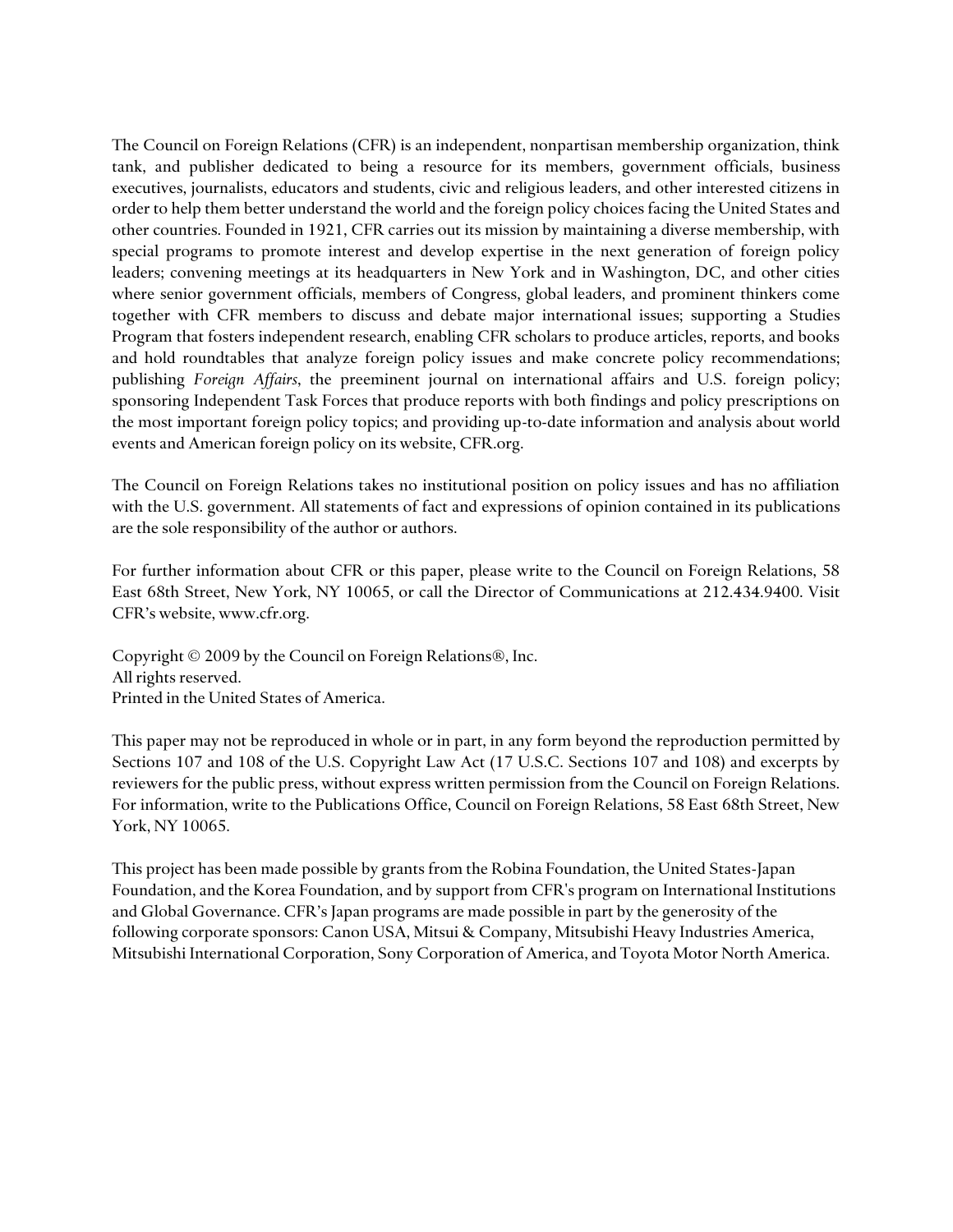#### **Introduction**

This paper addresses the place of Northeast Asian regionalism in U.S. foreign policy. It aims to help both a U.S. and global audience better understand how important (or unimportant) the task of building regional security architecture is to the United States in its overall East Asia foreign policy agenda. It focuses in particular on the currently ill-fated Six Party Talks (involving North and South Korea, China, Japan, Russia, and the United States) and how this denuclearization process influences U.S. attitudes toward Northeast Asian regional cooperation. It also puts the quest for a regional security architecture in broader perspective, arguing that it is not an end in itself, but one means of achieving the desired end of a more peaceful and stable Northeast Asia—one in which the United States continues to play a constructive part.

It should be noted at the onset that there are three parallel efforts underway in terms of regional cooperation, at the Asia-Pacific, East Asian, and Northeast Asian levels respectively. This paper will focus on the last, but the other two cannot be ignored since these parallel efforts influence how and if the states of Northeast Asia cooperate. The United States has long promoted regional cooperation but has focused more on Asia-Pacific regionalism than on Northeast Asian regionalism for a number of reasons that will be explored in this paper. Meanwhile, many regional states seem to prefer the middle alternative, East Asian multilateralism, with or without the United States.

The experience of the Six- Party Talks to date has reinforced the difficulties of Northeast Asian regionalism, even though Washington (and all the other parties, with the notable exception of Pyongyang) remains committed to the process, mostly (one suspects) for lack of any viable alternative. Some would argue that without North Korea's active involvement, Northeast Asian regionalism would be incomplete. Others say finding a common denominator low enough to incorporate the Democratic People's Republic of Korea (DPRK) into the possible regional structure is likely to ensure its irrelevance (and that is assuming a common denominator can be found).<sup>1</sup> The author leans toward the latter view, unless North Korea makes the strategic decision to give up its nuclear weapons and allow itself to be integrated into the Northeast Asian community of nations.

Finally, it is useful to remember at the onset that building architecture differs from promoting regional cooperation or ad hoc cooperation toward a specific task, although the latter can help lay the groundwork for the former. This paper concludes that Northeast Asian regional cooperation, as manifest in the Six Party Talks, is currently designed less to lay the groundwork for Northeast Asian regional security architecture than to deal with bilateral issues, including U.S.-DPRK denuclearization, alliance management with Japan and the Republic of Korea (ROK), and U.S.-China relations.

# **Defining the Region and U.S. Priorities**

The United States has long considered itself a "resident power" in Asia and sees the ideal regional security architecture—both for Northeast Asia and East Asia at large—as one that builds upon the existing U.S. bilateral security alliances, allowing the United States to remain a member of the regional security community.

For the purposes of this paper, we assume that the United States is *of* Northeast Asia—even if not geographically *in* Northeast Asia—and will remain a major player in the region, even if others see the ―ideal‖ Northeast Asia as one in which the United States is less engaged. When addressing Northeast Asian regional integration, therefore, the paper is talking about the Korean Peninsula (at some point hopefully unified, but today composed of both the ROK and DPRK), China, Japan, Russia, and the United States.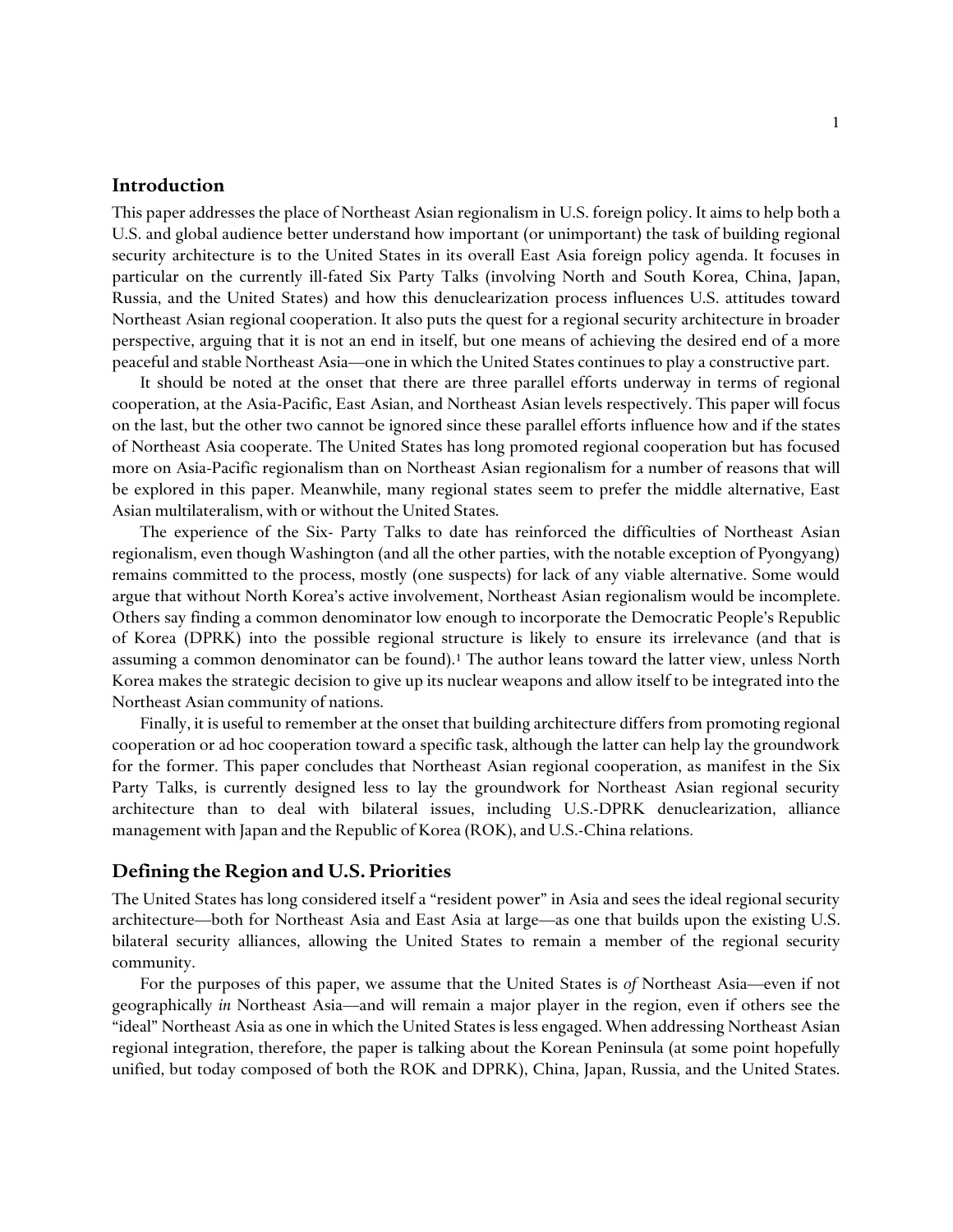The author is also inclined to add Mongolia to the mix and only somewhat less inclined to add Canada, even though both will be ignored for the purpose of this discussion.<sup>2</sup>

What should not be ignored, but frequently is, is Taiwan, which remains a "core issue" between Washington and Beijing and an important factor in assessing both regional stability and the U.S.-Japan alliance, at least from Beijing's perspective. Simply put, there can be no long-term regional stability or true regional integration without a successful resolution of the Taiwan issue. Again, for the purposes of this paper, Taiwan will not be dwelled upon, beyond periodic reminders to the reader that it cannot be ignored.

#### *Alliances Come First*

In terms of foreign policy priorities, sustaining and reinvigorating Washington's bilateral alliances with Japan and South Korea enjoy first priority, followed closely by the development of a "positive, cooperative, and comprehensive" relationship with China. While this paper will not dwell on the future of the U.S. alliance network here, given the focus of the paper, readers should note that the Obama administration, like all its predecessors, has made it clear that Washington's bilateral security alliances with Tokyo and Seoul are the base upon which broader multilateral cooperation will be built. From a U.S. perspective, bilateral alliances and multilateral cooperation are not mutually exclusive—they complement and reinforce one another.

Regional mechanisms deter conflict by promoting cooperation, trust, and understanding, but they are not prepared (and generally not willing) to deal with crises once they occur. In the case of conflict, aggression, or even catastrophe, the United States looks to its alliance network or to ad hoc coalitions that usually include like-minded friends. The U.S. forward military presence, made possible in large part by alliance-basing and host-nation-support agreements in Japan and Korea, provides credibility to the U.S. defense commitment.

This does not mean the United States will continue its significant military presence in Northeast Asia forever. If and when the North Korea issue resolves itself, then U.S. force levels should and likely will be adjusted accordingly. <sup>3</sup> But the alliances are, in the author's opinion, critical for future regional stability and thus should remain. One should look at the U.S.-Australia relationship today as one potential model for future U.S.-Japan and/or U.S.-ROK alliance relations. There are no large U.S. bases in Australia, nor are there significant numbers of U.S. military forces based there on a permanent or even rotating basis. But the alliance remains strong. The two sides exercise and fight together and remain highly interoperable. With a benign security environment in Northeast Asia, similar relationships can be sustained with Tokyo and Seoul. These, in turn, will help sustain the benign security environment and provide a foundation upon which to build Northeast Asian regional cooperation.

If Washington's alliances with Tokyo and Seoul continue to provide the foundation upon which future U.S. Asia policy is built, that foundation needs reinforcement, especially in light of the threat posed by North Korea's unrepentant pursuit of nuclear weapons. During the last two years of the George W. Bush administration, there was some progress on the Korean denuclearization front, but even then there were serious questions as to whether Pyongyang had really made the "strategic decision" to give up its nuclear weapons program. Today, all but the most extreme optimists (or DPRK apologists) have concluded, based on definitive statements and actions by Pyongyang, that North Korea has decided to pursue its nuclear program relentlessly. As the North's central news agency stated unequivocally (in response to [UNSC](http://www.cfr.org/publication/19625/)  [Resolution 1874](http://www.cfr.org/publication/19625/), which was itself in response to Pyongyang's May 2009 nuclear weapons test): "It has become an absolutely impossible option for the DPRK to even think about giving up its nuclear weapons."4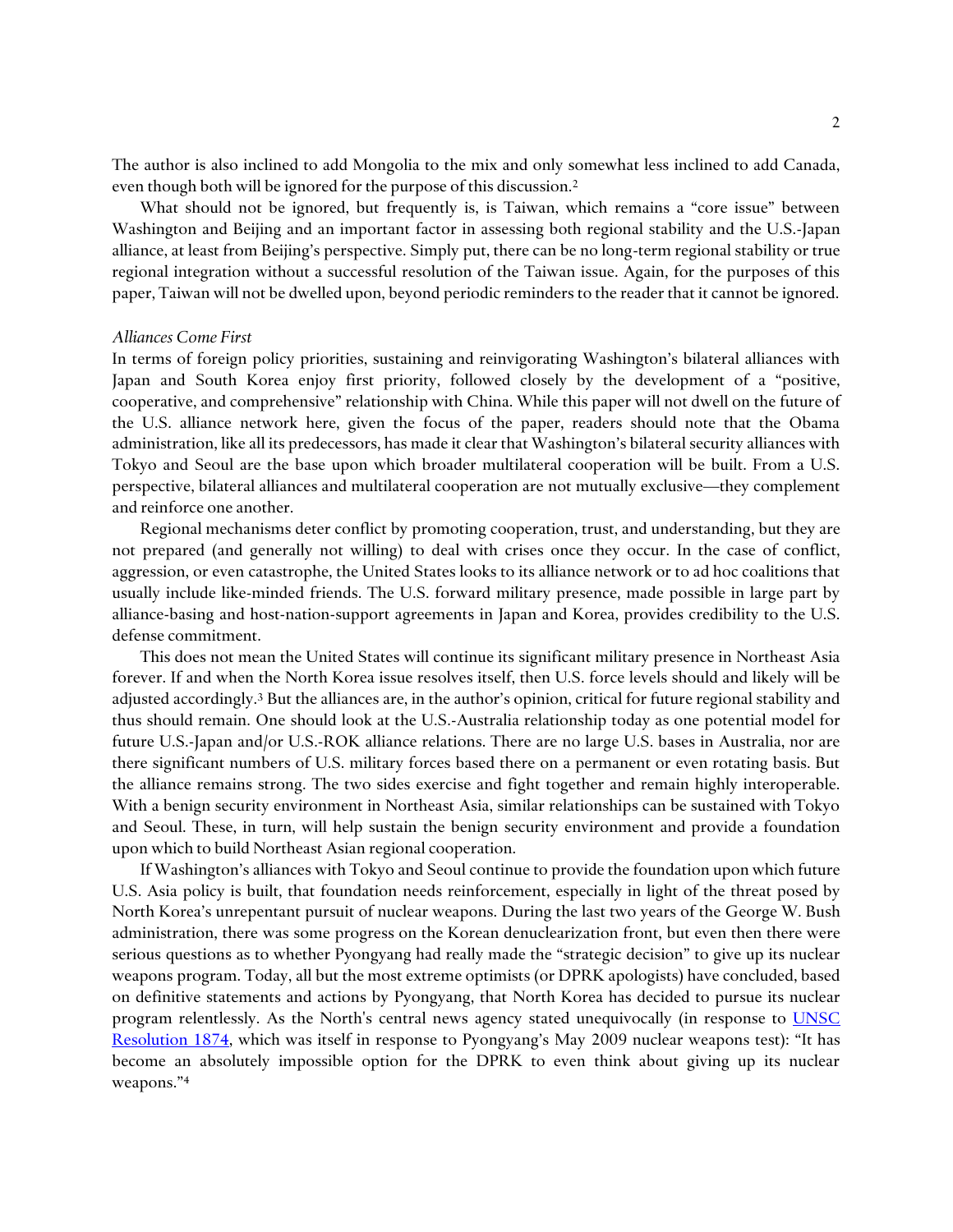The perception during the final Bush years that Washington was focused primarily on nonproliferation—keeping whatever nuclear capability that existed in North Korea in North Korea (and out of the hands of terrorists)—raised concerns that the United States was prepared to live with a nucleararmed North Korea. In turn, this raised concerns (which continue to be expressed both in Tokyo and Seoul) about the credibility of the U.S. nuclear umbrella and U.S. extended deterrence. While the Obama administration has held firm in demanding complete, verifiable, irreversible denuclearization, fears remain that Washington might eventually yield to DPRK demands and accept North Korea as a de facto nuclear weapon state. Similar concerns are being raised by China and other U.S. allies.

Pyongyang's current refusal to return to Six Party deliberations keeps both the threat and concerns alive. The Obama administration faces a dilemma, deliberately created and advanced by Pyongyang. It can either accept North Korea's demand for direct bilateral negotiations and try to do something about its growing nuclear capabilities, at the risk of undercutting and marginalizing its South Korean and Japanese allies (not to mention China), or it can hold fast to its demand for multilateral negotiations and in the meantime stand idly by as Pyongyang further develops its nuclear arsenal. <sup>5</sup> In this case, insisting on a multilateral response is, in effect, putting the bilateral alliances first, due to the recognition that cutting Seoul and Tokyo out of the process, while perhaps marginally improving the prospects of progress on the denuclearization front, could create a crisis of confidence among the allies.

#### *Building a "Positive, Cooperative, Comprehensive" Sino-U.S. Relationship*

A few words about Sino-U.S. relations are also in order before going into a deeper discussion of Northeast Asian regionalism. The U.S.-China relationship is one of the most important bilateral relationships in the world. Even before the global financial crisis, the bilateral relationship was becoming more complex and its impact was being felt throughout Asia and beyond. Today, the two nations face a growing number of political, economic, and security concerns which can best—perhaps only—be solved if there is cooperation between Beijing and Washington.

This is not to imply, however, that the two can solve the global financial crisis or other world problems by themselves. For important geopolitical, security, and economic reasons, Washington can not appear to be ignoring Tokyo or its European partners, even as it reaches out to broaden and deepen its economic relationship with Beijing. If the bilateral U.S.-China relationship is among the world's most important, many in Washington (and at least one voice in Honolulu) would echo former Ambassador Mike Mansfield in asserting that the U.S.-Japan relationship is still *"the* most important bilateral relationship in the world today—bar none." This is not to imply a zero-sum game between Tokyo and Beijing; from a U.S. perspective, both relationships are critical.

As important as economic cooperation is today in the face of the global economic challenge, this represents just a small dimension of the overall Sino-U.S. relationship. The United States and China face a myriad of challenges where the interests of both are threatened and where common solutions or approaches are the best way forward. On the plus side, there has been increased cooperation between Washington and Beijing in pursing the common goal of Korean Peninsula denuclearization and the two sides have reached a kind of consensus on keeping stability in the Taiwan Strait. But the two governments' differing priorities make future tension all too possible over both issues, and over issues as diverse as Iran, Darfur, Africa, or Latin America (not to mention Burma or Tibet).

The good news is that both sides seem committed to trust-building and enhanced cooperation. After U.S. president Barack Obama and Chinese president Hu Jintao met in April 2009, the White House released a [statement](http://www.whitehouse.gov/the_press_office/Statement-On-Bilateral-Meeting-With-President-Hu-Of-China/) saying both leaders "agreed to work together to build a positive, cooperative, and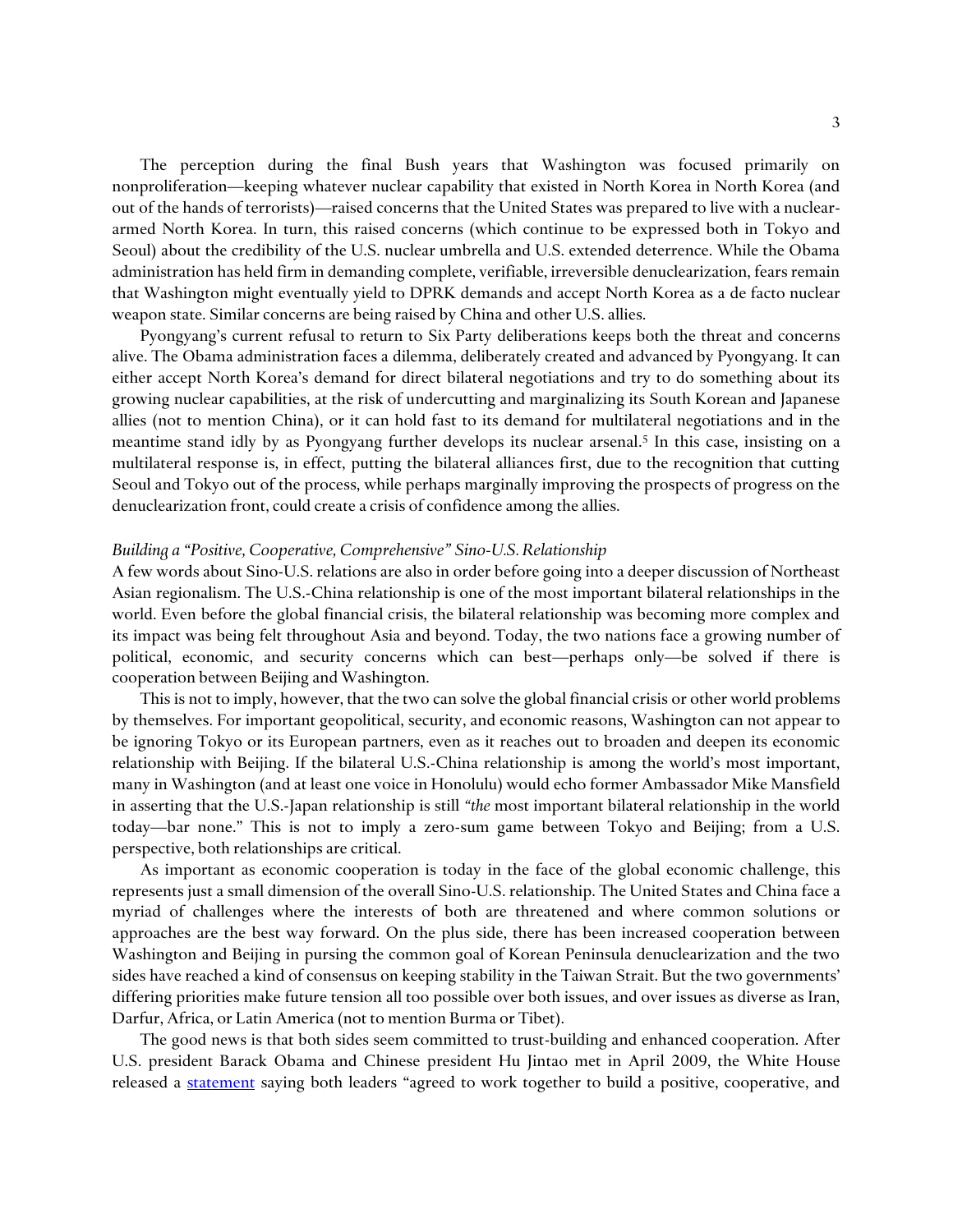comprehensive U.S.-China relationship for the 21<sup>st</sup> century." They agreed to establish a "U.S.-China Strategic and Economic Dialogue," with U.S. secretary of state Hillary Clinton and Chinese state councilor Dai Bingguo chairing the "strategic track" and U.S. treasury secretary Timothy Geithner and Chinese vice premier Wang Qishan chairing the "economic track." What a difference the word "and" makes. During the Bush administration, there was a "Strategic Economic Dialogue," but the focus was almost exclusively on "economic." Now, the dialogue can truly become strategic, assuming that all the above-mentioned security issues will now be put on the table and seriously discussed (a huge and largely untested assumption).

The initiation of the Strategic and Economic Dialogue between Washington and Beijing increases the need for Beijing, Washington, and Tokyo to engage in high-level trilateral dialogue to help ensure that improved Sino-U.S. strategic ties do not strain U.S.-Japan relations. Ever since normalization, U.S. presidents have believed that it was possible—indeed necessary—for Washington to simultaneously have good relations with both Tokyo and Beijing. The Bush administration, for all its faults elsewhere, did a pretty good job of balancing the two bilateral relationships, providing a solid base upon which the Obama administration appears intent on building.

Regional mechanisms provide additional forums in which bilateral and trilateral cooperation can take place, but the track record to date has been mixed at best. Many Chinese openly question why Japan needs to be in the Six Party mix and (in the author's view inaccurately) blame Japan's "obsession" with the North Korean abduction issue as hampering denuclearization talks (although this is now a moot issue, at least until talks resume). When Sino-U.S. relations are strained, multilateral forums all too often become ―battlefields‖ where each (verbally) shoots at one another.

# **Regional Cooperation**

At the conceptual level, this author would argue (at least from a U.S. perspective) that today, Northeast Asian regionalism is a possible means to an end for promoting regional stability, but has thus far been viewed as a limited tool. This is due to the difficulty of creating a broad regional approach to security in Northeast Asia, given the diversity of the states involved and their varying degrees of confidence in the United States and in one another. As a general rule, the Six Party Talks have underscored and magnified these differences more than it has helped to close existing gaps.

There was a period of time during the Bush administration when developing Northeast Asian architecture seemed to enjoy a degree of prominence. Rumor had it that U.S. secretary of state Condoleezza Rice had prioritized this objective. Ironically (but perhaps not coincidentally), that interest waned about the first time she participated in an informal session with her other Six Party foreign minister counterparts along the sidelines of an Association of Southeast Asian Nations (ASEAN) Regional Forum Meeting.

For its part, the Obama administration seems committed to keeping the Six Party Talks going, but this does not equate to support or enthusiasm for broader institutionalized Northeast Asian regional cooperation (just as signing the ASEAN [Treaty of Amity and Cooperation](http://www.aseansec.org/1217.htm)—which the Obama administration did this past July—does not necessarily equate to joining the East Asia Summit, which is the primary architecture-building mechanism in East Asia at large). Discussions of Five Party Talks (sans North Korea) are likewise more aimed at dealing with a specific issue (North Korean denuclearization) than the establishment of a broader approach toward regional cooperation or institution-building.

In examining the current state of play, one must acknowledge a number of regional institution-building efforts currently underway with varying levels of U.S. support/involvement and varying definitions of "the region."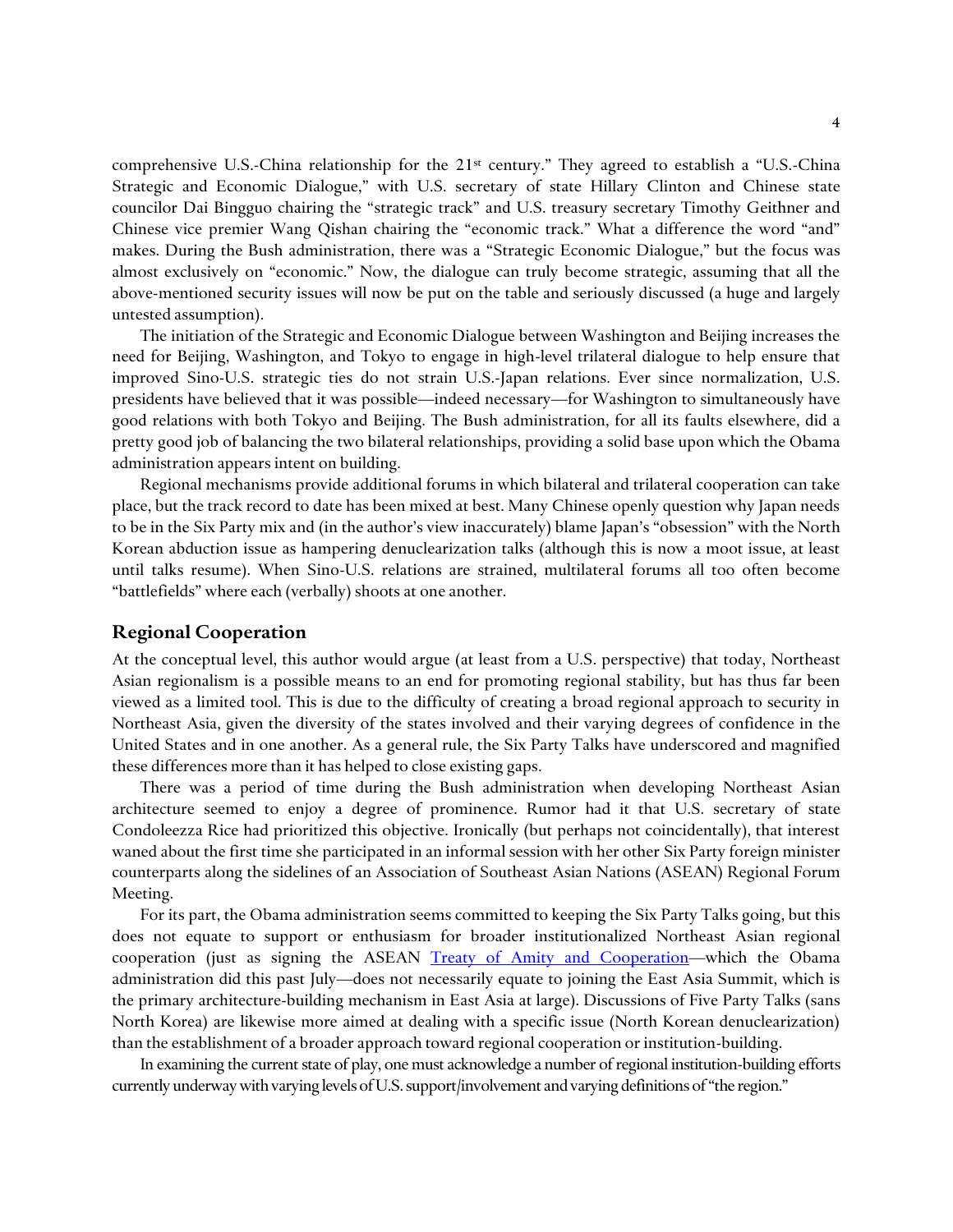#### *ASEAN Regional Forum (ARF)*

The twenty-six-member ARF brings together foreign ministers from throughout and beyond the Asia-Pacific region for annual security-oriented discussions.<sup>6</sup> While initially focused exclusively on East Asia, the introduction of more South Asian members in recent years should ring warning bells about the ARF's future focus and effectiveness. Broadening its membership reduces the ARF's attractiveness as a framework for East Asian or Asia-Pacific community-building, although the presence of all important Northeast Asian players (except Taiwan) does permit occasional Six Party (and more) side discussions on Northeast Asian security issues.

Generally speaking, the ARF seems well-suited to serve as the consolidating and validating instrument behind many security initiatives proposed by governments and nonofficial gatherings. Various ARF study groups have provided a vehicle to move multilateral security cooperation forward in areas such as preventive diplomacy, enhanced confidence-building, nonproliferation, counterterrorism, and maritime cooperation (including search and rescue), all of which help promote greater transparency and military-tomilitary cooperation.<sup>7</sup> But its contribution to the regional security order remains somewhat constrained.

Few expect the ARF to solve the region's problems or even to move proactively to undertake that mission. The agreement to "move at a pace comfortable to all participants" seemed aimed at tempering the desire of more Western-oriented members for immediate results in favor of the "evolutionary" approach preferred by the ASEAN states, which sees the process as being as (or more) important as its eventual substantive products.<sup>8</sup> The Asian preference for "noninterference in internal affairs" also has traditionally placed some important topics essentially off limits, although this may be changing (witness ASEAN's increased willingness to comment on Myanmar's domestic politics). Nonetheless, the evolution of the ARF from a confidence-building "talk shop" to a true preventive diplomacy mechanism (as called for in its [1995 Concept Paper\)](http://www.aseansec.org/3635.htm) promises to be a long and difficult one.<sup>9</sup>

#### *Asia Pacific Economic Cooperation (APEC)*

At an even broader Asia-Pacific level, there is the Asia Pacific Economic Cooperation (APEC) "gathering of economies,"<sup>10</sup> which involves a number of Latin American participants.<sup>11</sup> While primarily aimed at managing the effects of growing economic interdependence, APEC has had an important political and security role as a result of its annual Leaders' Meetings. <sup>12</sup> APEC is, first and foremost, aimed at promoting free trade and economic cooperation, but the assembled leaders also address terrorism and nuclear proliferation, and issue statements dealing with nontraditional security concerns like pandemic disease, natural disasters, and energy security. President Obama is scheduled to attend his first APEC session in November 2009 and is expected to host the 2011 session somewhere in the United States (hopefully Honolulu).

As with the ARF, APEC will remain more suited to talking about security problems than actually helping to implement solutions. In addition to the usual drawbacks associated with East Asian multilateralism, APEC has the added "problem" of including Taiwan. Rather than using this venue as a vehicle for incorporating Taiwanese views into the regional security debate in a quasi nongovernmental setting, Beijing has tried to block any substantive security-oriented activities and further isolate Taiwan from the dialogue—a practice that has not been significantly tempered despite the improved cross-Strait atmosphere.

While the United States and many of its regional allies (especially Australia and Japan) attach great importance to APEC (and secondly to the ARF), many in Asia (especially China) seem to be placing more emphasis on East Asian subregional (as opposed to broader Asia-Pacific) institutions and community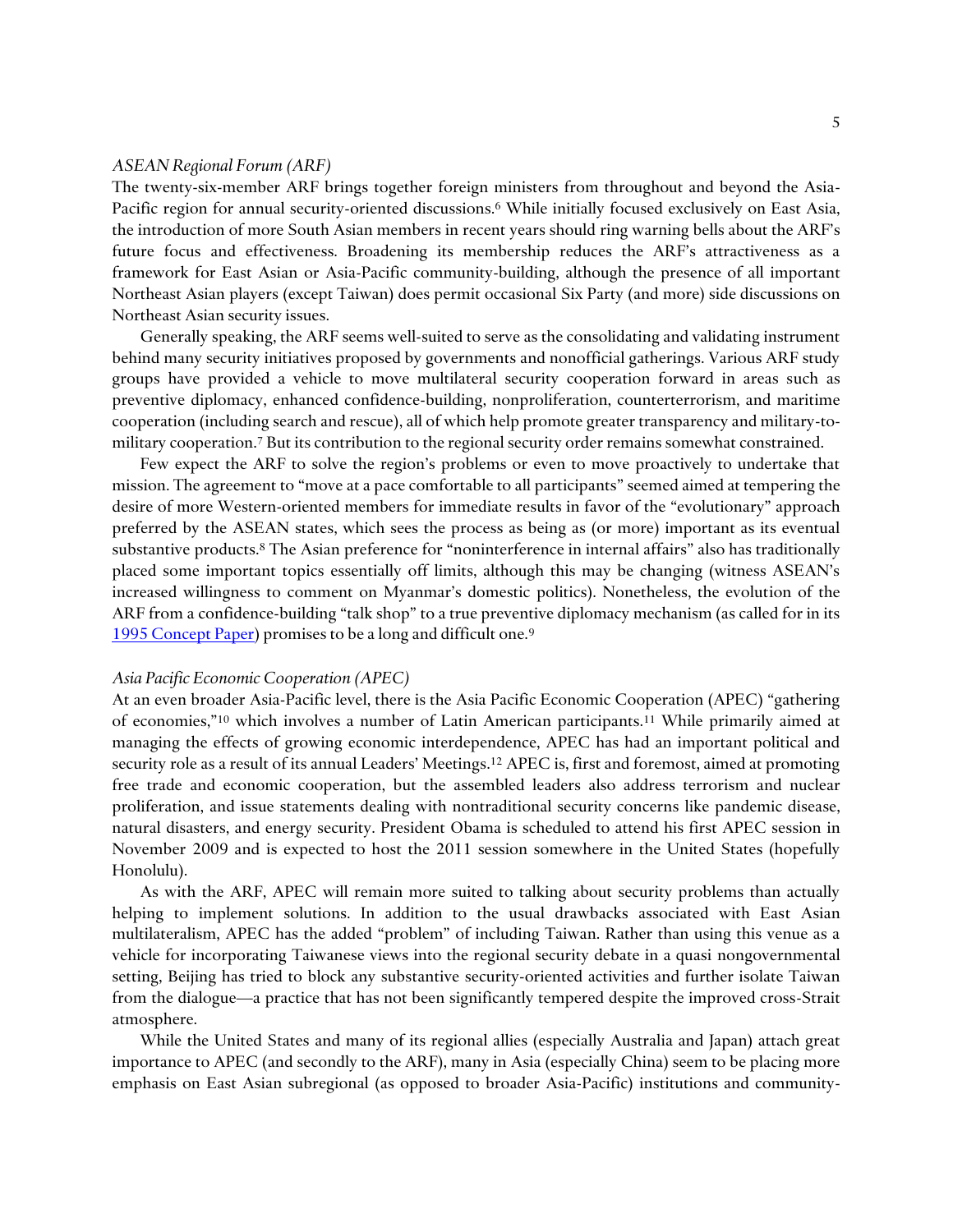building efforts, such as ASEAN Plus Three (APT) and the East Asia Summit (EAS), which currently do not include the United States.

### *ASEAN Plus Three and the East Asia Summit*

While Washington focuses on ad hoc initiatives and Asia-Pacific regionalism, the states of East Asia have continued their community-building efforts. In December 2005, Malaysia convened the first East Asia Summit involving the ten ASEAN leaders, their Plus Three partners (China, Japan, and South Korea), and Australia, New Zealand, and India. Russian president Vladimir Putin was also invited to meet, but not to officially join, the other sixteen assembled leaders at the first annual EAS.<sup>13</sup>

Still undefined four years later is how the EAS (or the APT, for that matter) will interact with broader regional organizations such as APEC or the ARF. To its credit, the c[hairman's](http://www.aseansec.org/19302.htm) statement from the second EAS "confirmed our view that the EAS complements other existing regional mechanisms, including the ASEAN dialogue process, the ASEAN Plus Three process, the ARF, and APEC in community building efforts."<sup>14</sup> Details as to how these various efforts will mesh, however, are still lacking.

The big question today is whether the United States will join the EAS. No decision has been made, but the U.S. signing of ASEAN's Treaty of Amity and Cooperation during this year's annual ASEAN-U.S. Dialogue along the sidelines of the July 2009 ARF now removes any hurdles to moving forward. Given that the APT has been clearly designated as the preferred East Asian community-building mechanism and the EAS provides a direct link to this "Asia for Asians" forum, a U.S. decision to join the EAS would make a great deal of sense.<sup>15</sup>

The Bush administration balked at joining the EAS for at least three reasons. First, it requires members to sign the Treaty of Amity and Cooperation. Second, it remains unclear just what the EAS objectives are—it is described as a "leaders-led" dialogue without a great deal of structure. And third, joining would supposedly require two presidential trips annually to Asia (which is not always true, since APEC meetings are frequently in non-Asian states, such as Peru in 2008 and Sydney in 2007).

The first problem has been resolved. The third could also be easily handled by arranging the APEC and EAS Summits back-to-back or in close proximity during years when APEC is held in Asia. Given the degree of overlap between the two meetings, most leaders would probably welcome this approach, and it would help guarantee at least one Asia visit a year by the U.S. president when APEC is held elsewhere. As to the agenda—what better way to help influence it than to sign up and attend? ASEAN and its Plus Three partners have already made it clear that ASEAN Plus Three is the primary vehicle for East Asian community-building, and that the EAS is the mechanism most closely associated with this effort. Simply put, if the Obama administration wants to have a role in the East Asian community-building process, it should join the EAS. Otherwise, the process will surely proceed without it and it will cede leadership in Asia to others.

#### *Track-Two Initiatives*

There are also a large number of other regional initiatives at the track-two (nongovernmental) level. These include the Shangri-La Dialogue, which involves defense officials from throughout and beyond the region, and the Council for Security Cooperation in the Asia Pacific (CSCAP), which links think tanks from throughout the region and has developed a close working relationship with the ARF. Between the trackone and track-two levels, the Six Party Northeast Asia Cooperation Dialogue (NEACD) has examined Northeast Asian security architecture issues for a number of years, as has CSCAP's North Pacific Security Framework Study Group (which involves all six members of the Six Party Talks, plus Canada and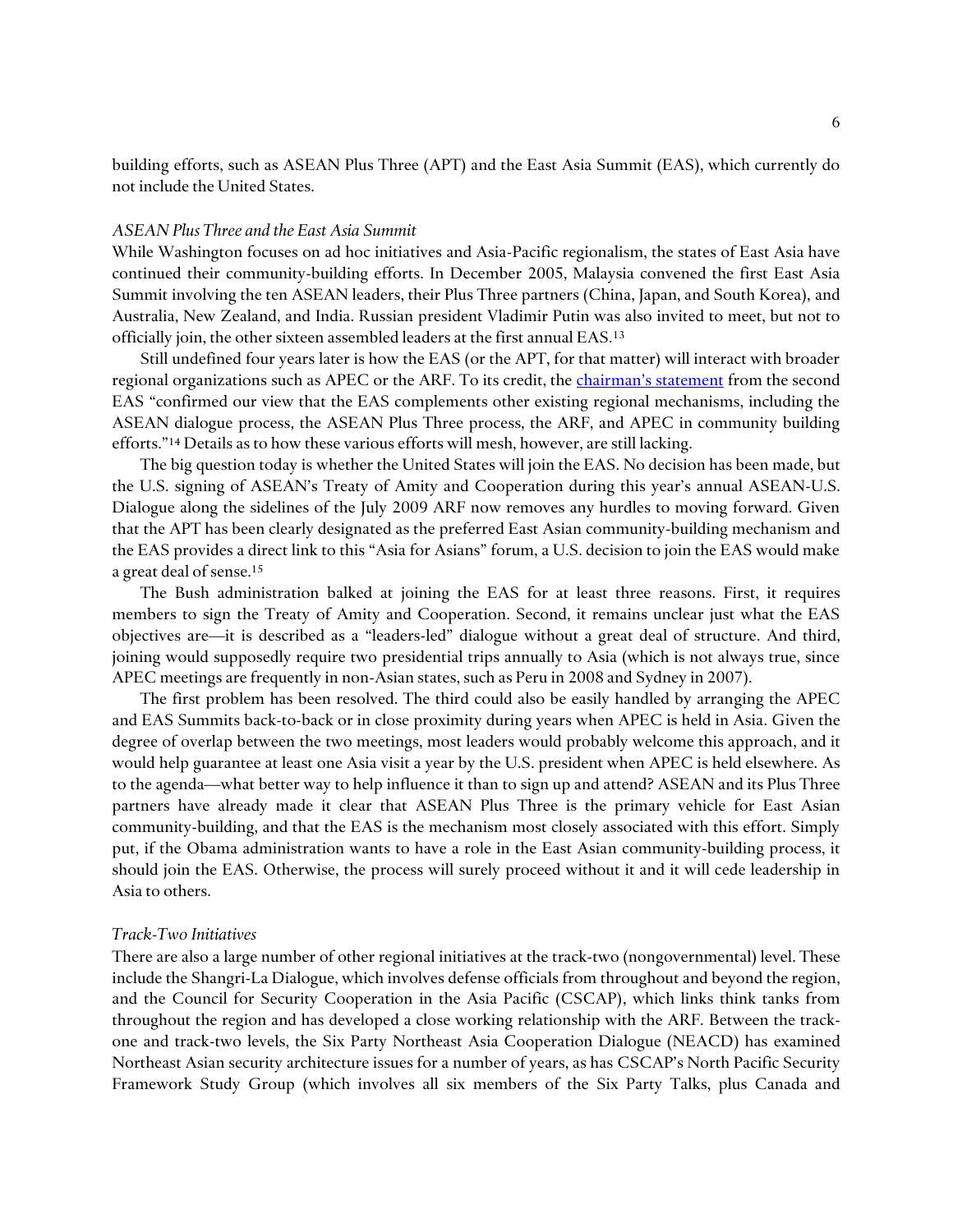Mongolia, and is open to participation by others—including Taiwan scholars in their private capacity).

#### *Six Party Talks*

The Six Party Talks represent the best example of task-oriented ad hoc multilateral cooperation in Northeast Asia. This forum was established by Washington to deal with the specific task of denuclearizing the Korean Peninsula. The talks were also intended—and served—to incorporate other parties into what many initially viewed as a bilateral U.S.-DPRK problem.

The creation of the Six Party process may represent one of the Bush administration's finest diplomatic hours.<sup>16</sup> This initiative draws from the lessons learned during the 1993–94 North Korean nuclear crisis, where—despite close coordination—Washington was widely perceived as unilaterally cutting a deal with Pyongyang before sticking Seoul and Tokyo with the bill. While Pyongyang argued for bilateral consultations (and a separate U.S.-DPRK nonaggression pact or peace treaty), Washington rightfully insisted this time that participation by Seoul and Tokyo was "essential." It also acknowledges the important role that China, and to a lesser extent Russia, must play if multilateral security guarantees are to be part of the final solution (as most would agree they are). Finally, the Bush administration recognized and tried to work around Pyongyang's strategy of trying to play all sides against one another by presenting different, conflicting messages depending on the audience.

The Obama administration has made clear its preference for the Six Party Talks to continue despite Pyongyang's "absolute rejection" of the forum.<sup>17</sup> But to date, it has not taken a position on Northeast Asian (or broader) regional institution-building. If you examine Secretary Clinton's Senate confirmation transcripts or her scene-setting Asia Society speech prior to her first visit to Asia, for example, you will find zero hits for terms like regionalism and architecture. To date, support for the Six Party Talks has been focused exclusively on the forum's original role as a vehicle for Korean denuclearization.

Nonetheless, the creation of the Six Party Talks provides a framework for broader Northeast Asian multilateral cooperation in the future. The talks contain a Northeast Asia Peace and Security Mechanism Working Group (chaired by Russia) that is supposed to address the question of future regional security architecture. If the talks eventually succeed, most parties agree that a more formalized mechanism must evolve in order to implement the agreement, provide necessary security assurances, and monitor compliance, as well as facilitate whatever aid packages are associated with the final accord. If the talks fail, some (this author included) would argue that there will be an even greater need for some form of institutionalized cooperation in order to manage the danger posed by a nuclear-armed North Korea. If and how the Six Party mechanism transitions into a more institutionalized Northeast Asian forum will help determine the degree of future security cooperation in this East Asia subregion and Washington's involvement in it.

As indicated in the introduction, it may be easier to start the building process without North Korea than to create a mechanism built on a common denominator low enough to include Pyongyang. China and Russia—while still not fully persuaded—appear more receptive today than ever to initiating five-way talks to deal with North Korea's continued lack of cooperation. This new possibility increases the prospects of developing habits of cooperation essential to institutionalized regionalism and of speaking with one voice in response to Pyongyang's threats. As a case in point, Secretary Clinton apparently used their common presence in Thailand to meet with the other four Six Party foreign ministers—but not with Pyongyang's representative—to craft a joint response calling on Pyongyang to give up its nuclear weapons.

In addition, the various trilateral arrangements and broader efforts (at the governmental and track-two levels) are also creating habits of cooperation that can provide a foundation for future Northeast Asian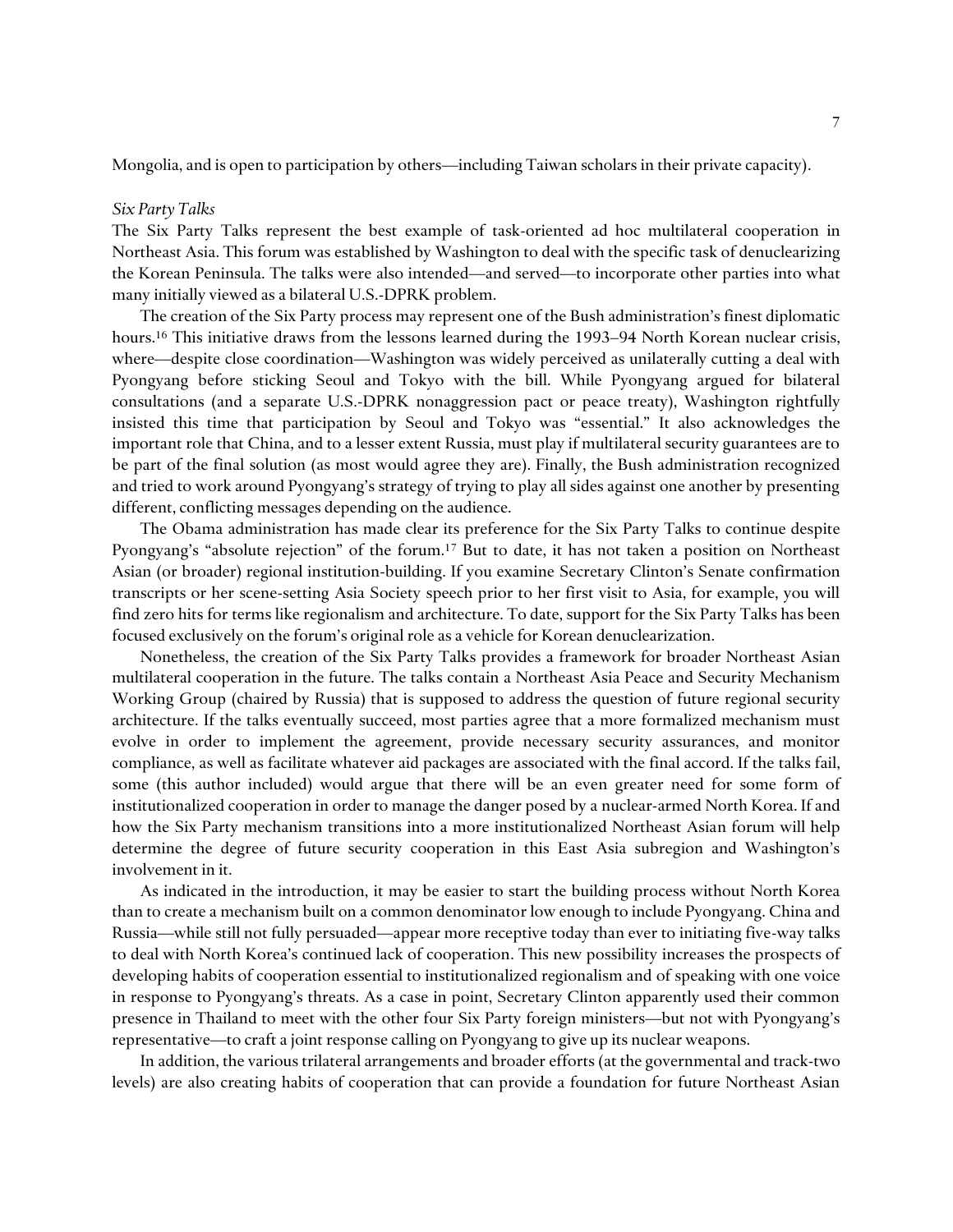regional cooperation. These efforts include the Plus Three dialogue, which used to be linked specifically to ASEAN but which is now tentatively venturing out on its own; the Trilateral Coordination and Oversight Group involving the United States, Japan, and ROK; and the embryonic U.S.-Japan-China Dialogue, which was supposed to have been initiated this past summer but is now apparently on hold as a result of Chinese reluctance.

## **Future Outlook and Conclusion**

As have all its predecessors, the Obama administration is expected to stress that it sees its bilateral alliances and emerging multilateral security mechanisms as mutually supportive, not mutually exclusive. Nonetheless, it must be sensitive to accusations that its alliance network is a "leftover vestige of the Cold War" and take greater pain in articulating how existing alliances compliment the broader multilateral security effort. For that matter, it must also resolve the potential conflict inherent in the previous administration's penchant for focusing on "coalitions of the willing" to address growing security challenges—the Proliferation Security Initiative (PSI) and Six Party Talks being two prominent examples of such coalitions—even while proclaiming the centrality of the alliance network.

The current Asia-Pacific alliance structure (which includes alliances with Australia, Thailand, and the Philippines, as well as the ROK and Japan) will and should continue to enjoy pride of place; multilateral and regional community-building efforts are only supported to the extent that they do not interfere with or undermine the traditional bilateral alliance structure. This is the way it has been for the past several decades and it has not changed with the Obama administration, its general receptivity to multilateral cooperation notwithstanding.

Through active participation in APEC and the ARF, the Obama administration will likely demonstrate Washington's continued commitment to multilateral cooperation and Asia-Pacific community-building. One hopes that it will also support East Asian initiatives that do not include the United States (such as the APT) and demonstrate this support by participating in the EAS at some point. In short, the Obama administration must stress that its commitment to, and preference for, pan-Pacific institutions (like ARF and APEC) in which it participates does not indicate hostility toward pan-Asian multilateral efforts which, through building a sense of East Asian community, can help move the broader agenda forward—as long as these organizations are not aimed at undercutting or diminishing the U.S. role or U.S. interests in the Asia-Pacific region.

The area where current trends toward regional cooperation appear most fruitful is in the apparent willingness of current multilateral mechanisms and even bilateral dialogues to address nontraditional security concerns and issues such as climate change and environmental degradation. These are less controversial areas where habits of cooperation can and are being built. Even the ARF, long branded a ―talk shop,‖ recently conducted a disaster relief exercise involving navies and coast guards from around the region. The Obama administration's receptiveness to seriously addressing nontraditional security issues has opened new doors of cooperation that can pay future dividends in terms of regional confidence- and trust-building.

Meanwhile, support for Northeast Asian regional architecture-building is likely to be placed on the back burner until North Korea rejoins the Six Party Talks and honors its earlier denuclearization commitments, or the other states of Northeast Asia decide to formalize their efforts to jointly contain the North Korean nuclear threat. Absent normalization of relations between Washington and Pyongyang which in this author's view must come after or at best simultaneously with denuclearization—or a decision by the other five to proceed in this direction without Pyongyang (which China for one still seems reticent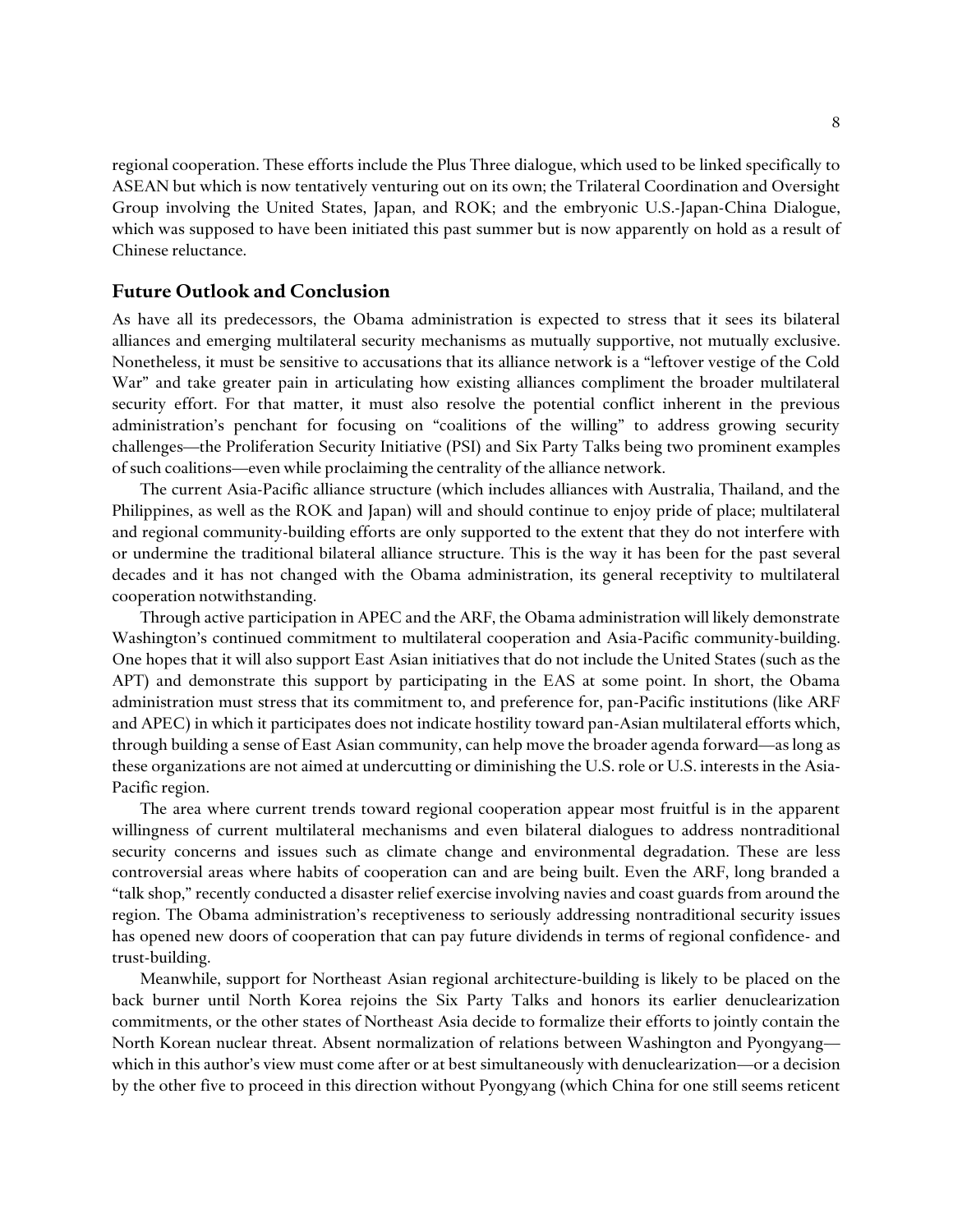to do), it seems hard to imagine a comprehensive, formalized, Northeast Asian dialogue mechanism being created in the near future.

Nonetheless, the Six Party Talks have been useful in combating Pyongyang's divide-and-conquer tactics and has helped keep Washington's two Northeast Asian allies firmly tied into the DPRK denuclearization process. It has also served as a useful vehicle for building and testing Sino-U.S. cooperation. As a result, this multilateral mechanism has been more useful in building and supporting Washington's bilateral relationships in Northeast Asia than it has been at laying the foundation upon which to build Northeast Asian security architecture.